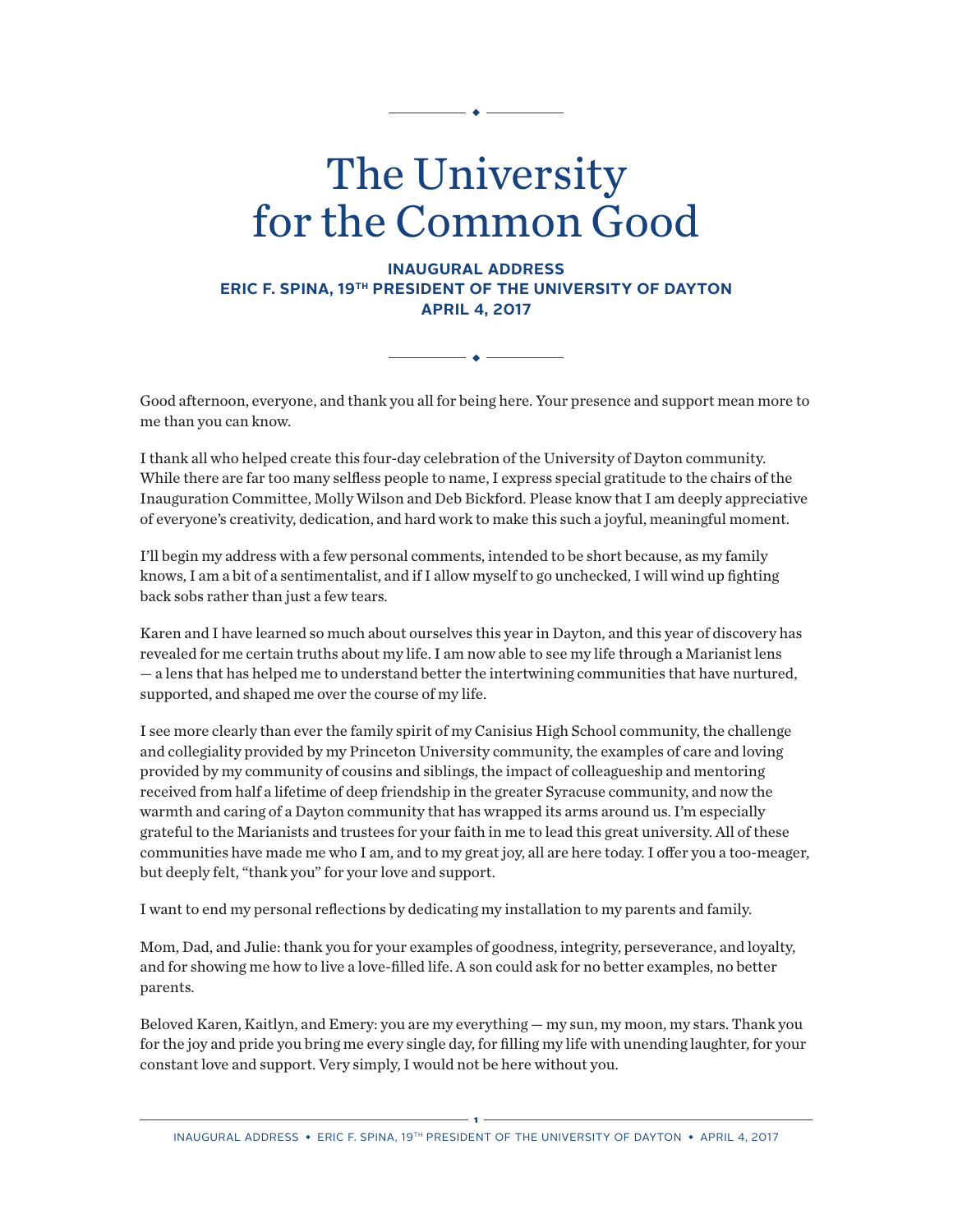As we saw in the video, I invited the University of Dayton community this year to dream big, to imagine a future of extraordinary possibilities. This "strategic visioning" exercise, led so ably by co-chairs Paul Benson and Michelle Pautz, helped me learn about the University's proud history and deep values. It also generated a wealth of creative ideas about how to maintain the heart and soul of the University of Dayton while aspiring for greater excellence. I'm deeply grateful to the more than 3,000 people who participated in this highly inclusive process. I have listened carefully and engaged deeply with the steering committee who worked hard to distill the conversations and imagine our future — not just tomorrow, but about where we want to be in 20 years, how we will continue to prepare servant-leaders and make a difference two and three generations in the future.

I hope my framing of our aspirational strategic vision does justice to the work and the hopes of so many.

Before sharing elements of that emerging vision, it is appropriate to pause and reflect on our history as we gaze toward a future of immeasurable opportunity.

# OUR HISTORIC JOURNEY TOGETHER

We are stewards of an extraordinary legacy that began with faith, providence, and a call to serve. In 1849, Father Leo Meyer and three Marianist brothers traveled from France to establish a foothold for the Society of Mary in America. They started a primary school for 14 boys that has blossomed from those humble roots into a pre-eminent Catholic university with worldwide influence.

Our story throughout our 167-year history has been one of both humility and boldness. This is not a paradox for leaders in the Marianist mold, who pair selflessness and unwavering faith with courageous vision.

We lead change in the spirit of the founder of the Society of Mary, Blessed William Joseph Chaminade, by bringing diverse people together in a common mission. Together, with God's grace, we imagine our future and work collaboratively to create it.

The University of Dayton has quietly, yet dramatically, transformed itself by turning big dreams into bold moves — always with the common good at the center. That entrepreneurial spirit has shaped us, time and time again, allowing us to model innovation, creativity, and servant-leadership in service to our students, the Catholic church, the Dayton community, and the world.

My predecessor, Dan Curran, dramatically expanded the University of Dayton's footprint, enhanced our physical plant, and introduced a groundbreaking four-year fixed-tuition plan in response to calls for greater accessibility.

Dan's predecessor, Brother Ray Fitz, championed community engagement and had the farsightedness to start purchasing turn-of-the-century homes that once housed former NCR factory workers. We're now one of the nation's most residential private universities, with student neighborhoods that have the ambiance of a small town with an unmatched sense of community.

Today, our sponsored research volume is on par with elite research universities. The University of Dayton ranks ninth in the country for external funding among private research universities without medical schools, and among Catholic universities, we top the list for sponsored research in engineering.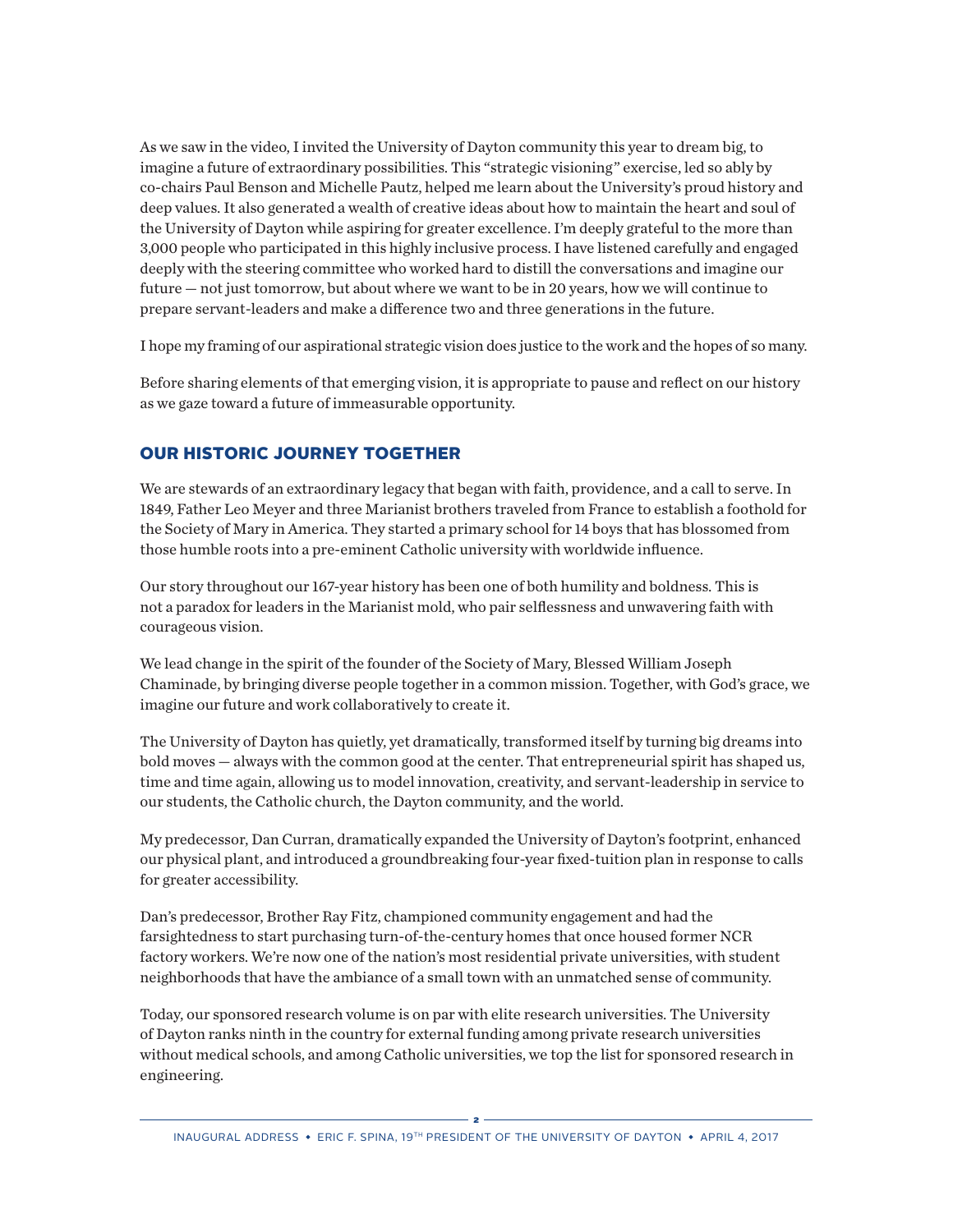The entrepreneurial spirit that drives our work in the research laboratories extends to the classroom and beyond. For example, Flyer Enterprises, the fourth-largest student-run business in the country, breeds a can-do spirit and passion in students destined to lead with the values and integrity gained in a holistic Marianist education. And as we will see tonight at the "Celebration of the Arts," our arts programs are high quality, richly diverse, and connected to the Dayton community.

We are deeply engaged in the city of Dayton and consider our status as an anchor institution a sacred privilege. From offering high ground and safety to refugees of the devastating 1913 flood to working closely with community leaders to imagine the future of the Fairgrounds property, we build community.

Indeed, we have developed one of the best models in the country for educating students to be community builders. The Fitz Center for Leadership in Community has helped redefine the relationship between universities and their communities in the way it builds and sustains mutually beneficial partnerships.

And through our renowned Institute for Pastoral Initiatives, the University serves our Catholic diocese and more than 70 others worldwide by offering online adult faith formation courses — in English and Spanish.

We've come a long way from our simple origins. Yet, we have remained true to our mission: We're a Catholic university committed to a common search for truth and a respect for the dignity of all people. We're a Marianist university dedicated to recognizing the diverse gifts and talents of all members of our campus community, where we educate students holistically to be servant-leaders and community builders.

Our Catholic, Marianist philosophy of education is unwavering. That's the strong foundation upon which we build for the future.

Today, we look to the future with faith, an entrepreneurial spirit, and a renewed commitment to engagement with our community.

## OUR ASPIRATIONAL VISION

As we look to the year 2037 and beyond, we make foundational commitments to be true to our Catholic, Marianist values and to respond to the hopes and expectations of our community.

We must ensure that a University of Dayton education is affordable and accessible to all who are qualified, and we must achieve greater diversity from the boardroom to the student body.

As a private University in a hypercompetitive environment, it would be easy for us to become a university only for the wealthy, but that would not be true to the spirit of the Marianists or our legions of alumni from humble means. This is an existential challenge for which there is no panacea. We must contain rising costs, generate new revenue, and secure greater philanthropic support to ensure that a UD diploma remains within reach of middle- and low-income students.

We must also create a more diverse, welcoming, and interculturally inclusive campus. By definition, excellence requires greater diversity, as it enriches our learning environment and expands our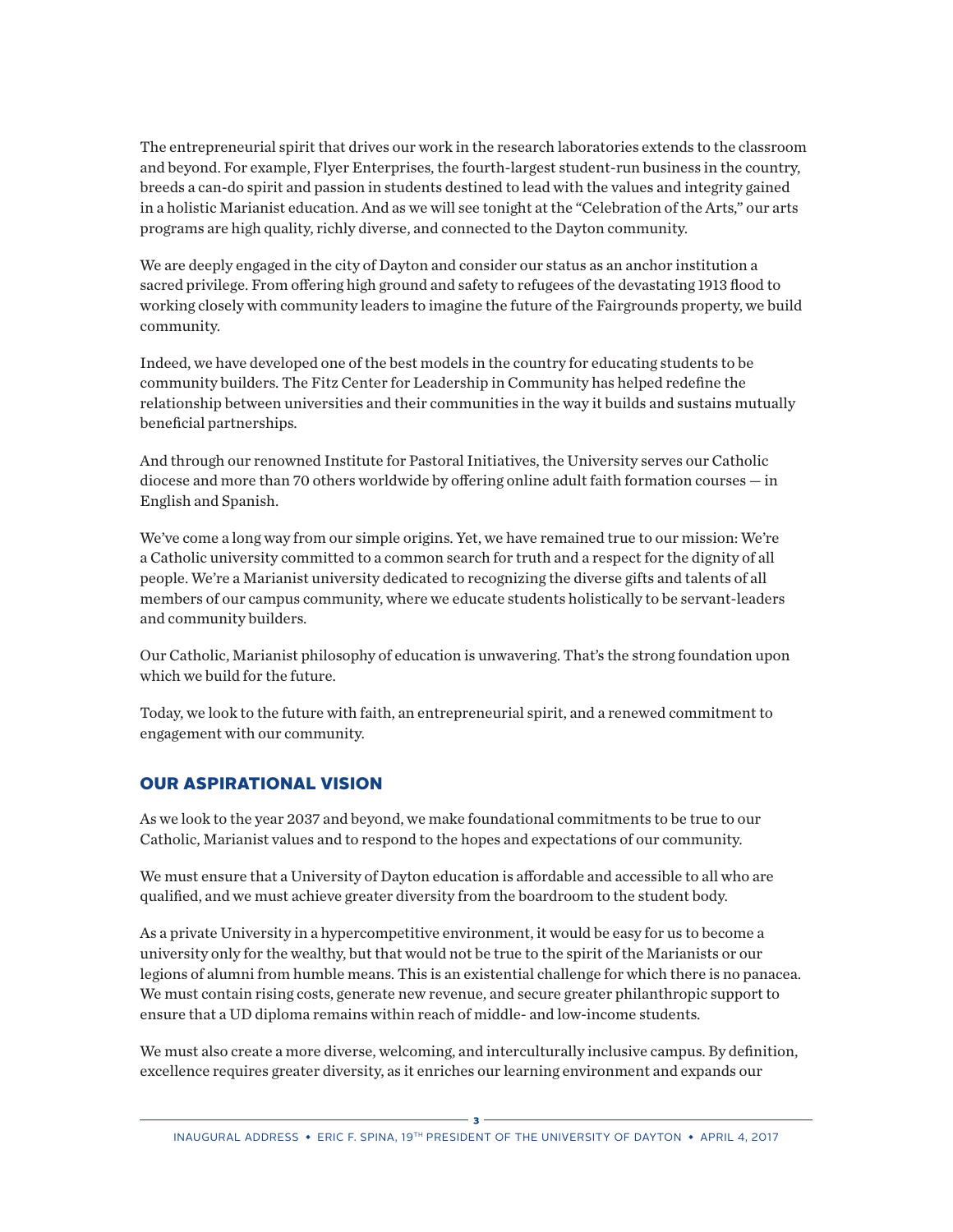institutional intelligence and creativity. While we welcome all forms of diversity, including religious, gender, sexual orientation, geography, country of origin, (dis)ability, and ideology, we recognize a special obligation to embrace socio-economic and racial diversity.

We also proclaim our foundational support for excellent teaching and learning and the agility needed to adopt new models. We renew our commitment to teaching that engages students and prepares them for servant-leadership roles. We recognize the essential role the arts and humanities play for the development of critical thinking and forward-thinking leadership, and we seek to enhance the dialogue between faith and reason, a centerpiece of Catholic intellectual tradition.

## UNIVERSITY FOR THE COMMON GOOD

Our Marianist commitment to building community and our history of adapting to the needs of a changing world compel us to ask how we will educate students to confront the tests facing humanity.

Forty-nine years ago today, Dr. Martin Luther King Jr. was assassinated, and I still hear the echo of his words, "Injustice anywhere is a threat to justice everywhere."

Our city, country, and world confront seemingly insurmountable challenges — including racism and religious intolerance, poverty and its effects on education and health, economic stagnation, environmental degradation, and violent conflict.

We have a fear of difference that precludes solidarity with our neighbor. As a society, we haven't built adequate structures for creating collective change.

Our Catholic, Marianist values and our faith in our ability to work together to shape a more just future call us to lead in service to the common good. We can no longer afford to have these societal issues as background for our education, research, and engagement. Rather, we need to place them in the foreground, such that they are a compelling motivation for our strategic direction, investments, partnerships, teaching, learning, and research.

As we reflect on our mission to Learn. Lead. Serve., we declare proudly and clearly that we are "a University for the Common Good." We prepare servant-leaders who contribute to solutions through community collaboration (LEARN). We perform research that addresses critical issues and supports economic growth (LEAD). We engage in mutually beneficial partnerships to strengthen our communities (SERVE).

We are not so naïve and self-flattering to think that University of Dayton efforts alone will "solve" the world's ills, but we also understand that we are an influential research enterprise, a powerful economic engine, and a university dedicated to graduating servant-leaders prepared and eager to make a difference.

As we embrace the future, let us design the ideal, integrated education to prepare students for leadership roles in building socially just communities. Let us deepen our reciprocal partnerships in the Dayton community and do our part to enhance its vitality. Let us conduct research that matters, with an impact locally and globally. And finally, let us harness the innovative spirit of faculty, staff, and students and spin out ventures that create jobs and economic value, especially here in Dayton. Let us become known, nationally and globally, as THE University for the Common Good.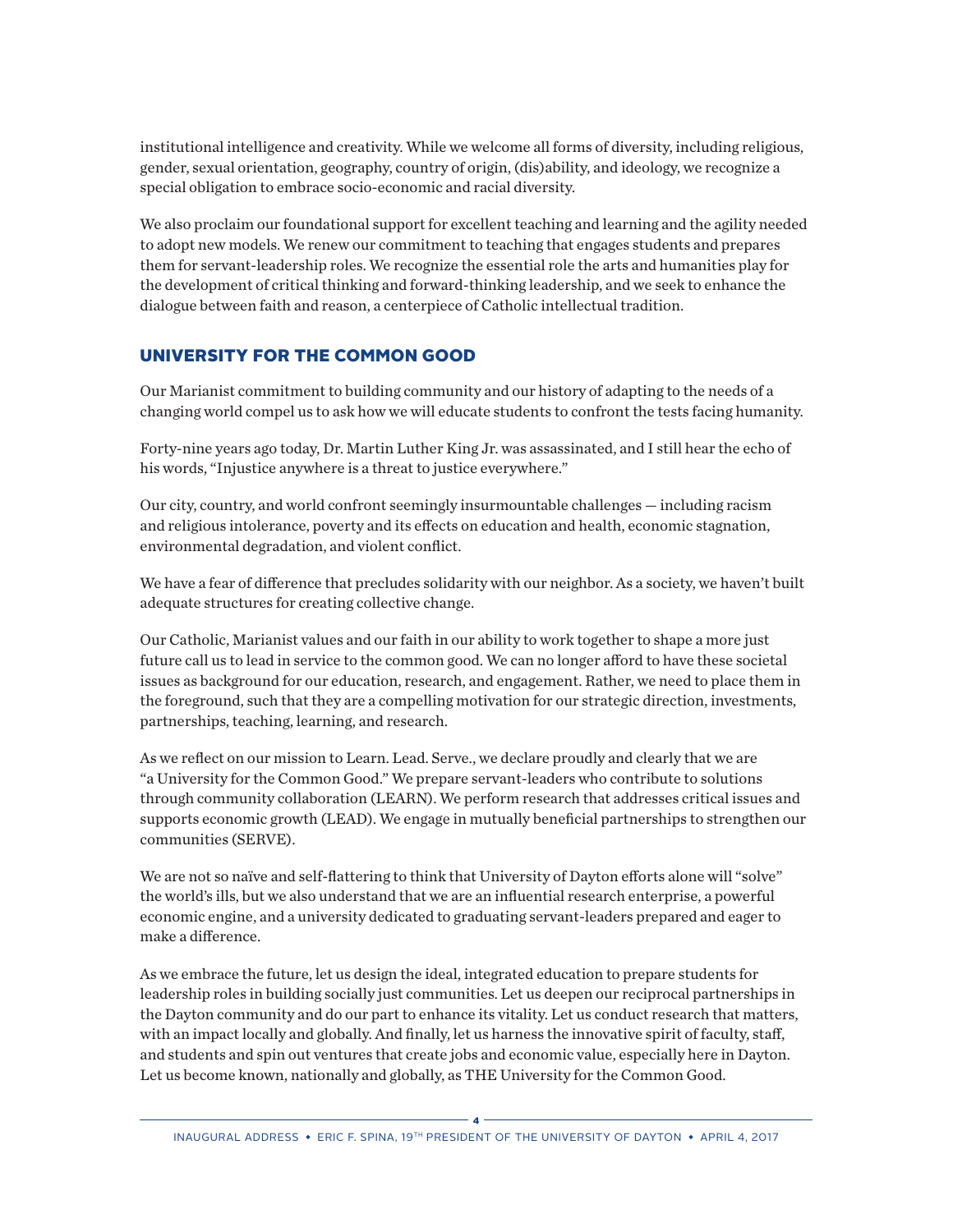While we are not the only university that aims to impact the public good, I call on all of us to work together to make the University of Dayton the destination for students who want to be innovators and leaders; the destination for faculty and staff who relish forging partnerships and leading community-engaged teaching, learning, and scholarship; and the destination for pragmatic dreamers who see the development of community as essential in our world and are willing to work hard to achieve it.

What is the path for us to become known as The University for the Common Good?

## SERVANT-LEADERSHIP CURRICULAR REQUIREMENT

First, we must further develop an integrated, engaged education for our students in the Catholic, Marianist tradition. We must set the expectation for servant-leadership and put in place programs, courses, learning-living environments, and experiences that will prepare our graduates to be innovative leaders ready to build community and advance solutions to complex issues.

I call on the University community to ensure that EVERY student receives an integrated curricular, residential, and experiential education designed to build capacity for leadership in civic engagement, community building, and innovation. I urge the faculty to weave into this initiative shared, thematic first-year experiences, courses in our distinctive Common Academic Program, and disciplinary content in every department and school.

Beyond this integrated curriculum, we must ensure that every student — every student — will leverage classroom learning by engaging in substantive, deeply meaningful experiential learning in one of three overlapping leadership-building areas: 1) Community engagement in Dayton; 2) Innovation, applied creativity, and entrepreneurship for either for-profit ventures or communityfocused innovations; or 3) Community-engaged intercultural immersion. I'll touch briefly on each to give a sense of our aspirations.

#### *Community Engagement*

Many faculty, staff, and students are already engaged in reciprocal partnerships in the Dayton community, but we envision deeper collaboration and greater impact. We extend our deep gratitude for our partners and seek to work collaboratively to further strengthen Catholic and urban education; help alleviate food insecurity and improve nutrition and health; build community across differences in race, religion and nationality; develop environmentally sustainable neighborhoods; and create alternatives to violence.

We look forward to working with community leaders and neighborhood organizations to identify the most effective ways to extend our partnership for greatest mutual benefit —building upon community assets and elevating the education of our students as community leaders.

To support this initiative, we commit to adding "community geographers," faculty and staff who will analyze neighborhood-based data and trends to help identify and prioritize the greatest issues for our common mission. Further, as part of our plans to renovate the historic Chaminade Hall, we pledge to create "community co-working space" to bring non-profit community organizations to the heart of campus where they can work closely with each other and our students. We envision Chaminade Hall housing other strategically pivotal, community-based centers and serving as a hub of student and faculty activity.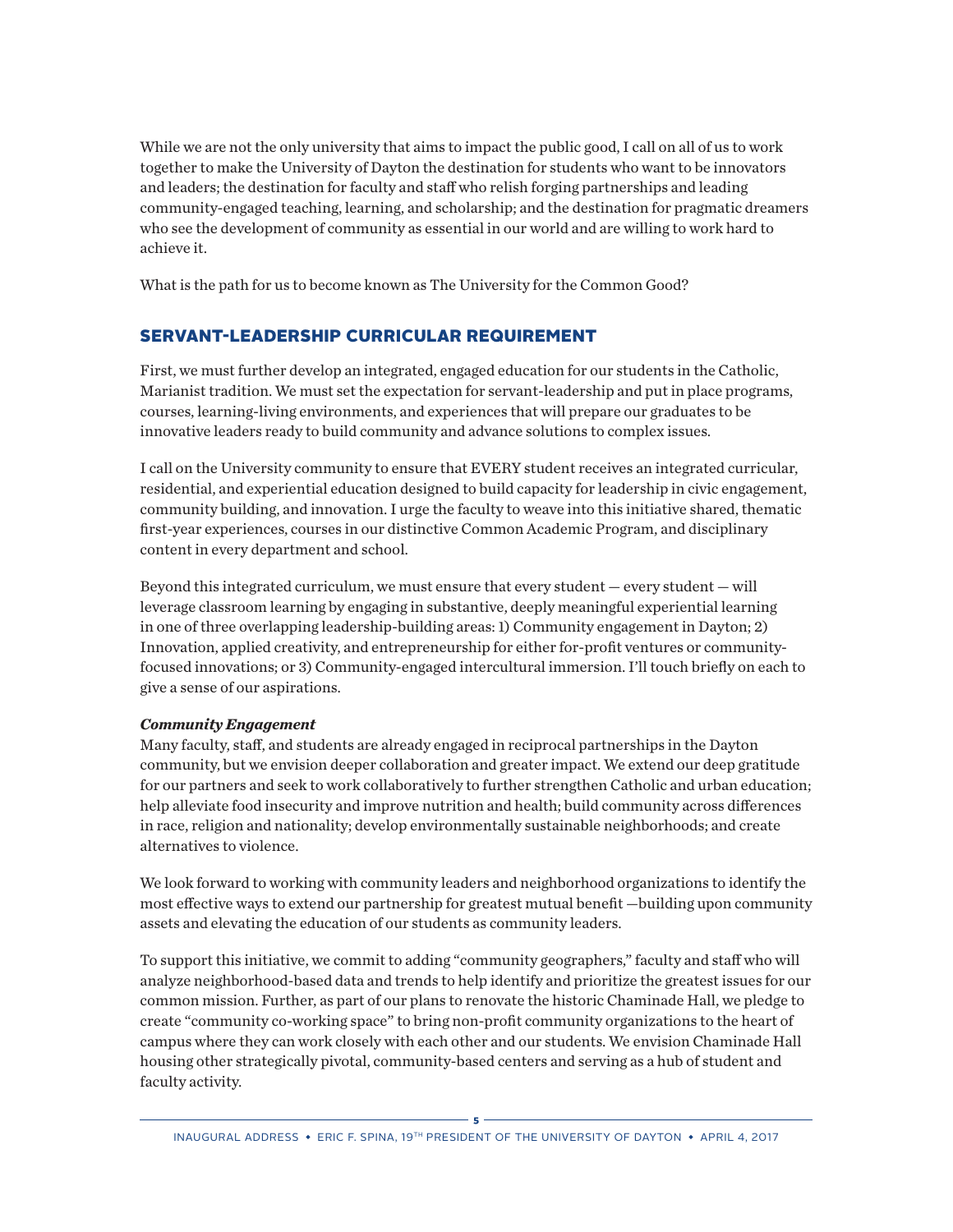#### *Innovation, Applied Creativity, and Entrepreneurship*

Across the University, we have built a robust and highly regarded set of programs and initiatives in innovation, applied creativity, and entrepreneurship.

The Dayton region — once the cradle for innovation — is coalescing resources and working toward recentering our regional economy on innovation and the collaborative harnessing of creative ideation.

We seek to capitalize on the entrepreneurial spirit of our campus and the strategic focus of the greater Dayton region with investments and initiatives that will be catalytic for our community and transformational for the University of Dayton.

First, if current development plans proceed, the University of Dayton will become an anchor in the historic Dayton Arcade in the heart of Dayton. We envision locating faculty and staff offices there, offering courses, and partnering in an ideation center intended to fuel economic growth and promote entrepreneurship.

This downtown hub, envisioned as a collaboration among entrepreneurs, higher education, research institutions, and arts and cultural organizations, will be available for students, faculty, and staff pursuing innovation. This will be a place where students from a variety of disciplines engage in experiential learning by innovating or supporting others from across the community who are creating new ventures. It will be a place where our students gain confidence that they can, indeed, work in community to change the world.

We cannot be a driving force of innovation, applied creativity, and entrepreneurism if we do not exhibit these qualities as an institution. Enabling faculty and staff who wish to pursue commercialization and venture creation demands that we step outside of our comfort zones and develop innovative policies, practices, and incentives.

Secondly, we aspire to partner with Dayton neighborhoods, local foundations, banks, economic development organizations, and regional businesses to develop a "community innovation center," an incubation site for neighborhood businesses and non-profit ventures, with a special focus on womenand minority-owned companies. At the community innovation center, students will share their expertise, learn practical lessons by working alongside practitioners, and develop skills in working across differences in a highly collaborative environment.

Finally, because innovation and adaptive leadership are at a premium in our world, we should strive to become the first university in the country in which EVERY STUDENT will take at least one course on innovation, humanity-centered applied creativity, and entrepreneurial thinking. I urge the faculty to develop imaginative ways to support this ambition and extend its academic scope across the entire campus.

#### *Intercultural and Global Engagement*

The issues we are addressing in our city resonate across our country and around the world. We believe all students can benefit from a challenging intercultural or international experience.

Here at home, we will increase the racial, ethnic, and cultural composition of our faculty and staff, and enrich the curriculum to expand students' intercultural competencies.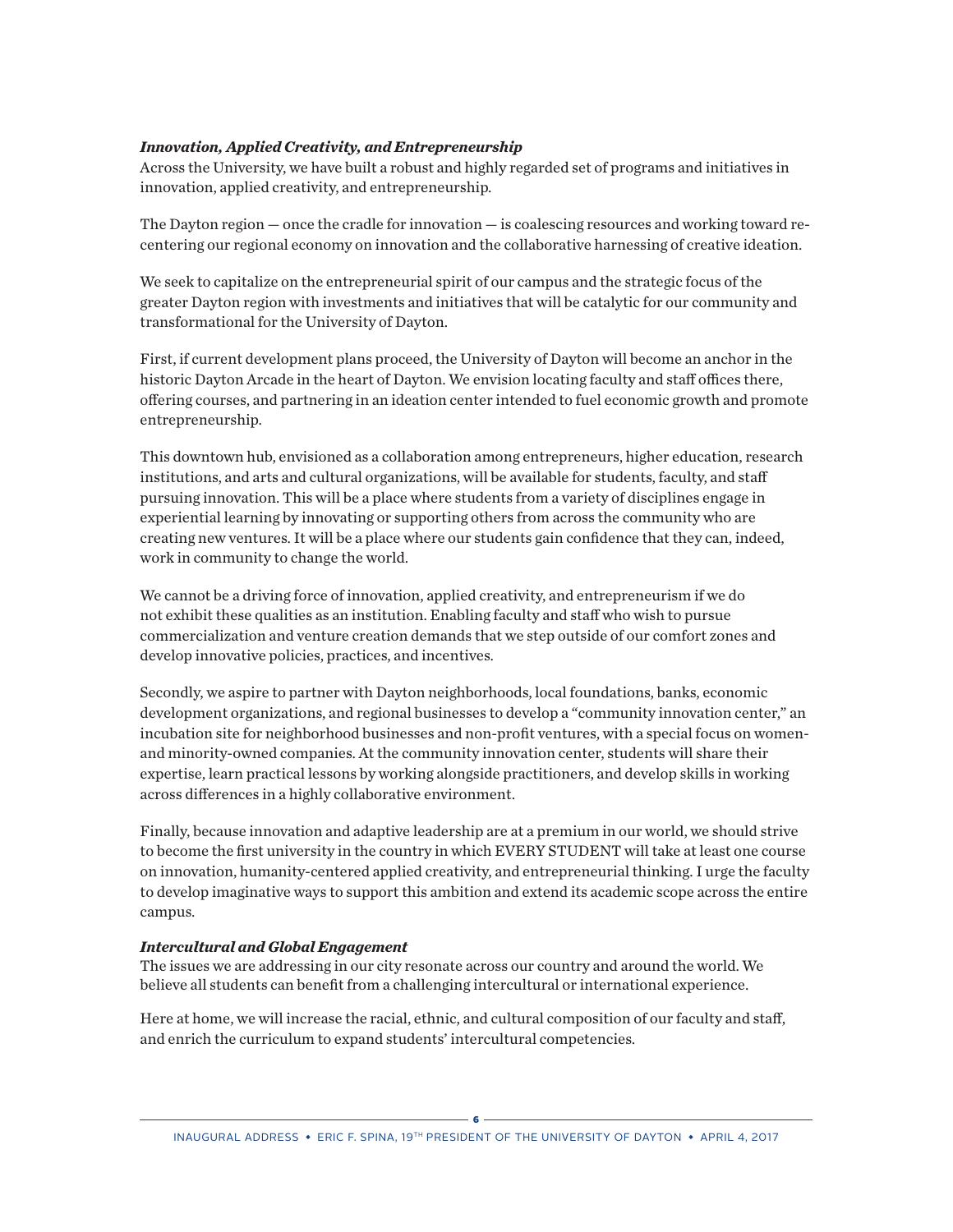We also see special value in the inclusion of deep international and intercultural living/learning immersion experiences as one of the ways in which students can satisfy the expectation of meaningful experiential learning.

We have been blessed by the Marianist order's global orientation and longstanding educational presence in numerous parts of the world, including East Africa, India, and our own inner cities. We will grow the opportunities available for such immersions and ensure that they are available to all students, no matter their financial circumstances.

#### GRADUATE PROGRAMS

At the graduate level, we have strengthened STEM education that supports our status as a national research university. The scholarly focus of our distinctive Ph.D. program in theology supports the Catholic church's commitment to social justice and human solidarity. Beyond these offerings, though, is the opportunity to enhance a wide range of other graduate programs so that we further build a reputation as the university for graduate training that prepares professionals for the work of social transformation. We might also explore a capstone requirement in select master's programs to give students the opportunity to serve leadership roles in community engagement and innovation initiatives.

We will provide clear incentives to departments and programs aimed at diversifying our graduate offerings to not only align with our strategic aspirations but also grow revenue and research capacity.

## RESEARCH

In becoming "The University for the Common Good," we cannot neglect the essential role that research plays in addressing societal problems, driving economic development, and expanding opportunity.

Our research has grown through the extraordinary efforts of faculty and staff and collaboration among the University of Dayton Research Institute and academic units. This collaboration, joined by robust partnerships with corporations, government, and higher education, is essential. We cannot go it alone. We must leverage our greatest strengths and pursue a well-defined research agenda that fulfills societal needs and represents great opportunity. We also must be prepared to make investments in faculty, staff, graduate students, and facilities in three focus areas: sustainability and human rights; autonomous systems; and health and bio-sciences.

#### *Research Focus: Sustainability and Human Rights*

In *Laudato Si*, the papal encyclical on environmental stewardship, Pope Francis writes, "The climate is a common good, belonging to all and meant for all…The notion of the common good also extends to future generations…We can no longer speak of sustainable development apart from intergenerational solidarity." These interlocking needs identified by Pope Francis — sustainability and human rights present an extraordinary opportunity as a research focus for a Catholic, Marianist university.

We have already invested in and achieved notable progress in renewable energy and energy efficiency, including the establishment of the Hanley Sustainability Institute, specialized energy labs, and new interdisciplinary academic programs. Our Human Rights Center, co-located with the Hanley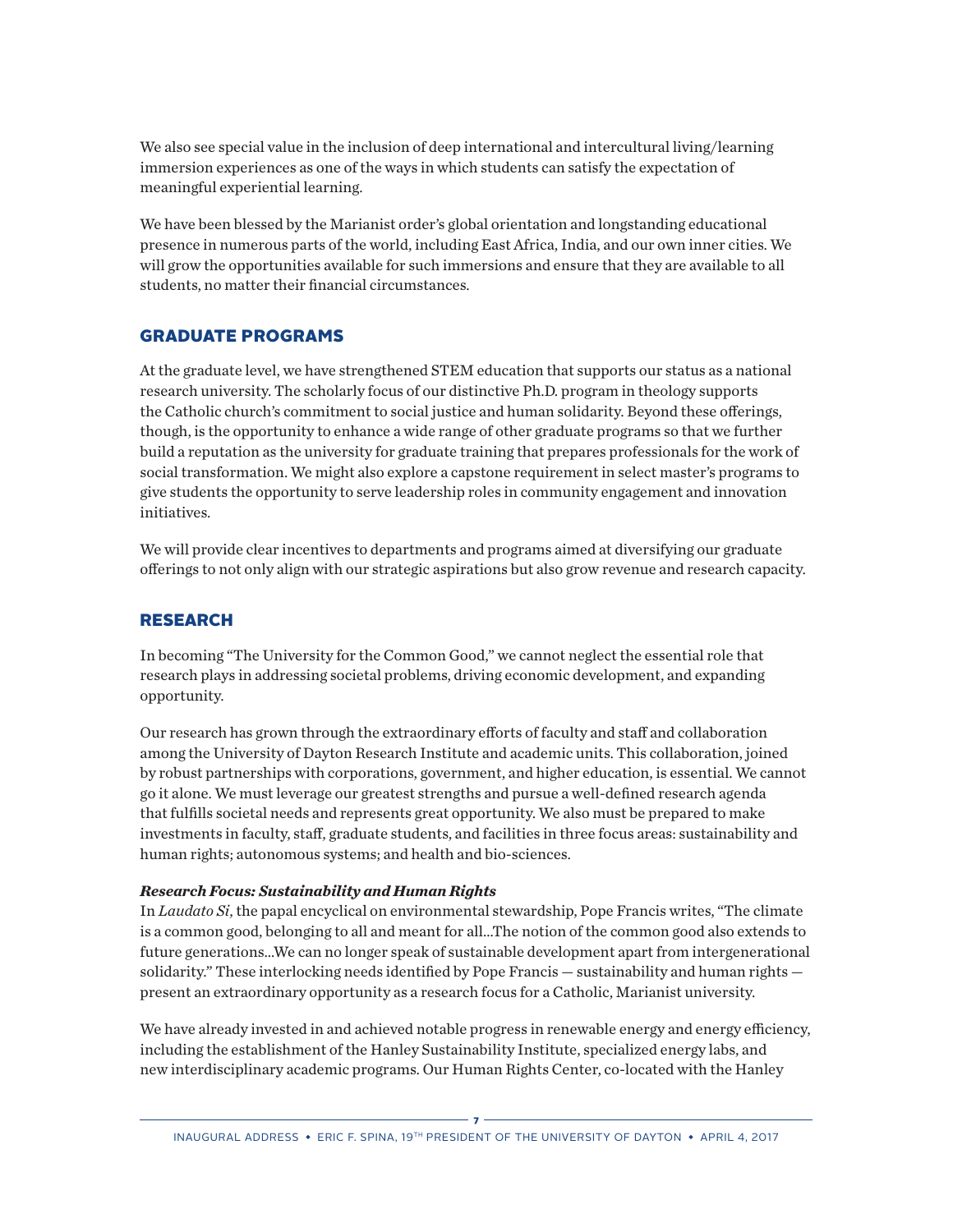Institute, presents an unparalleled opportunity to conduct research at the intersection of technology and human rights.

We must build upon our cross-University strengths in energy efficiency, biofuels, batteries, energy integration and management, and energy informatics. Success in these areas cannot be measured by technological achievement alone, but also by the impact that our work will have on the common destiny of all. As we look to expand our energy and environmental research, we will pay special attention to opportunities where sustainable energy and human rights researchers can work together to advance the common good, preparing students to be leaders in improving standards of living and creating a more sustainable environment.

#### *Research Focus: Autonomous Systems*

Autonomous systems will impact every sector of the economy and touch our daily lives — from driverless transportation to banking, education, and medicine. This rapidly growing field emerges as another focus for the University of Dayton because it builds on our research strengths, provides ample opportunity for investment from industry and government, and benefits from regional partnerships. We want our students and researchers involved in this intelligent systems work because they will bring to bear a holistic perspective, including technology, humanities, law, and business.

Our investments in developing an autonomous systems research focus will leverage University strengths, including sensing, controls, machine learning, virtual reality, and artificial intelligence. We have an opportunity to be a leader in this area, but only if we act quickly and boldly. I challenge us to be the first university in the country to develop and deliver a dedicated, interdisciplinary autonomous systems master's program. In the long term, if we select the right research niche and invest deeply in faculty, staff, and quality programs, I believe we can compete for designation as a National Science Foundation Engineering Research Center in the next decade. I look forward to working with University researchers and faculty to shape what will be a signature area of research and graduate education, and what could be a cornerstone of economic development in the region.

#### *Research Focus: Health and Bio-Sciences*

For our final research focus, we should explore the expansion of research and creation of new graduate programs in health and bio-sciences. The increasing demand for better, more accessible, and more affordable health care coupled with the availability of substantial funding in this area present an unparalleled opportunity for us.

While we may not have a medical school, we have expertise in bioengineering, biology, medicinal chemistry, and applied health sciences. These can be building blocks for a competitive, high-impact research program if we perform an honest assessment of how our strengths can be supplemented by key partnerships and aligned with funding opportunities. I challenge our faculty, researchers, and administrators to work together to identify a coherent thrust worthy of University seed investment.

I see challenge and opportunity in these three research initiatives. Given our size and resources, we need to be highly selective and tightly focused with our investments. Given the stakes and the rapid pace at which technology advances, we also must proceed with some urgency to define our distinctive approach. As our research prowess grows, so will our national reputation and our opportunities to build initiatives in other areas of inquiry that today may only be embryonic.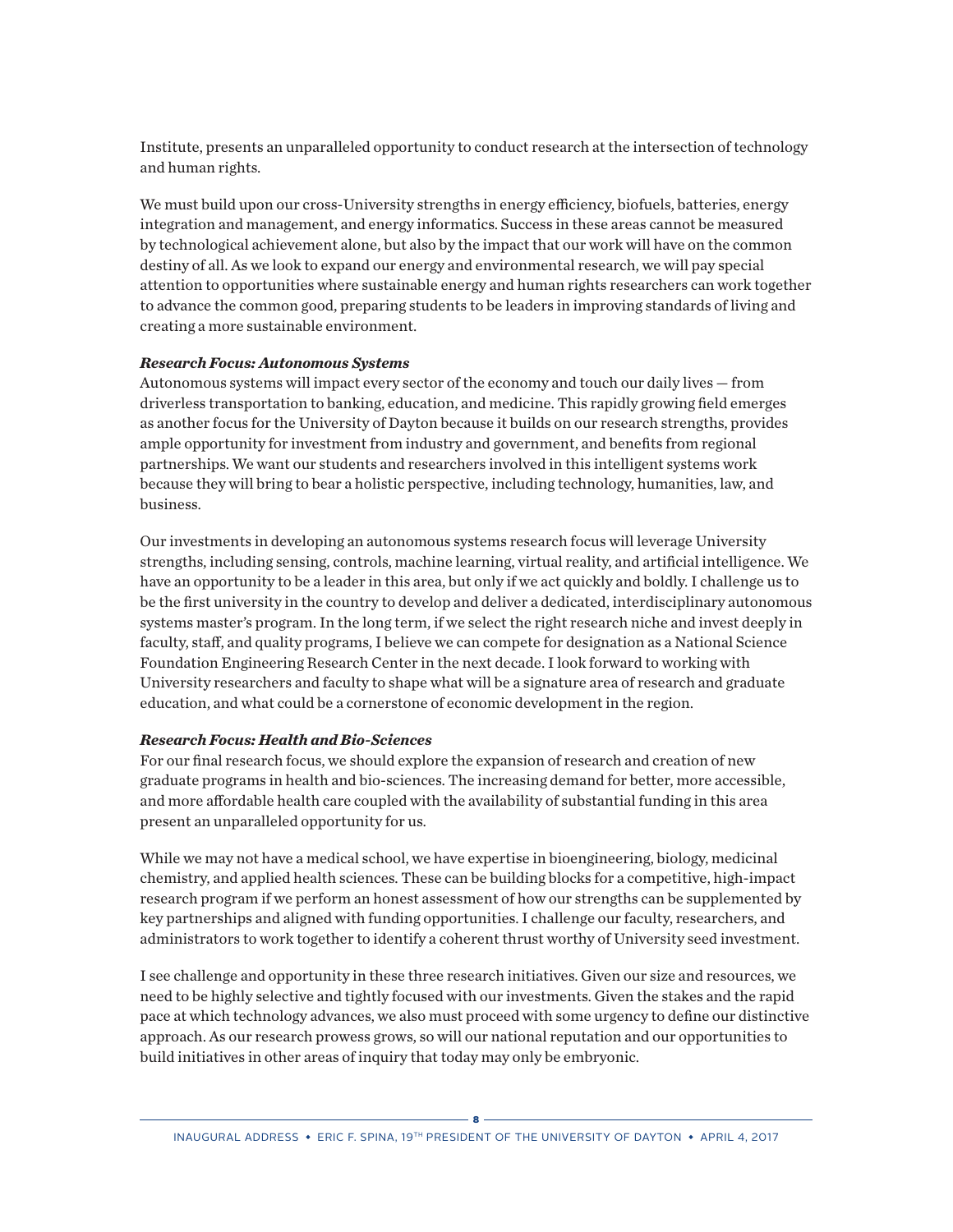As part of our research strategy, we will aggressively pursue corporate partners who may, like GE Aviation and Emerson, make major investments on campus and work with researchers, faculty, and students to advance these focused research realms.

At the undergraduate level, we offer excellent opportunities for students to perform research. Faculty and staff truly engage our young scholars, and the quality of students' research is extraordinary, rivaling that at the best research universities. We must invest to create even more opportunities for undergraduate research both in these strategic areas and more broadly.

Strategic investments will not enable greater research success if we do not align faculty policies and practices to support these ambitions. I ask the provost, deans, department chairs, and the academic senate to work together to evaluate tenure and promotion guidelines, release time, differential course load, and mentoring of undergraduate students.

#### FACULTY AND STAFF OF THE FUTURE

We cannot realize our aspirations without appropriately supporting the reason for our success – the faculty and staff. Their "family spirit" is the source of our community on campus and among our alumni. Whether it is the deep commitment of a faculty member to a research mentee, or the extra time that a faculty or staff member devotes to advising a social action club, or the way the Academic Senate and the administration work together for the benefit of the entire University — the faculty and staff are the heart of our campus.

During the visioning process, proposals surfaced calling for the creation of new institutes or schools focused on interdisciplinary areas; others called for a move away from departments and schools altogether. I hold that discipline-based education is important. In a world where our graduates need to solve complex, interconnected challenges, it's also critically important to create connections between faculty and students across disciplines. Rather than inventing new units, I propose we maintain the integrity of departments and schools while creating loose-knit, cross-University "transdisciplinary faculties" to provide leadership along the three themes that define our aspiration as a University — community engagement, innovation, and intercultural engagement.

Intended to break down silos, these transdisciplinary faculties would include a faculty member from each unit. In collaboration with their home schools and departments, these faculties would be responsible for the development and oversight of experiential learning opportunities in each of these domains along with the development of relevant curricula.

We will emphasize building critical mass in the research focus areas with faculty and staff hires in each school. We also intend to add individuals who will contribute distinctively to the transdisciplinary faculties that will advance community partnerships, innovation, and intercultural engagement. We will encourage joint hires across departments and schools, and be prepared to create cross-unit structures for mentoring, evaluation, and recommendations on tenure and promotion.

Finally, I call on the provost and the Academic Senate to broaden tenure and promotion criteria to also reward community-engaged scholarship, sponsored research, innovative approaches to teaching and learning, and venture creation/commercialization activities. Ultimately, we need to hire and support faculty who will advance our strategic aspirations and thrive in an environment focused on leadership in community engagement and innovation.